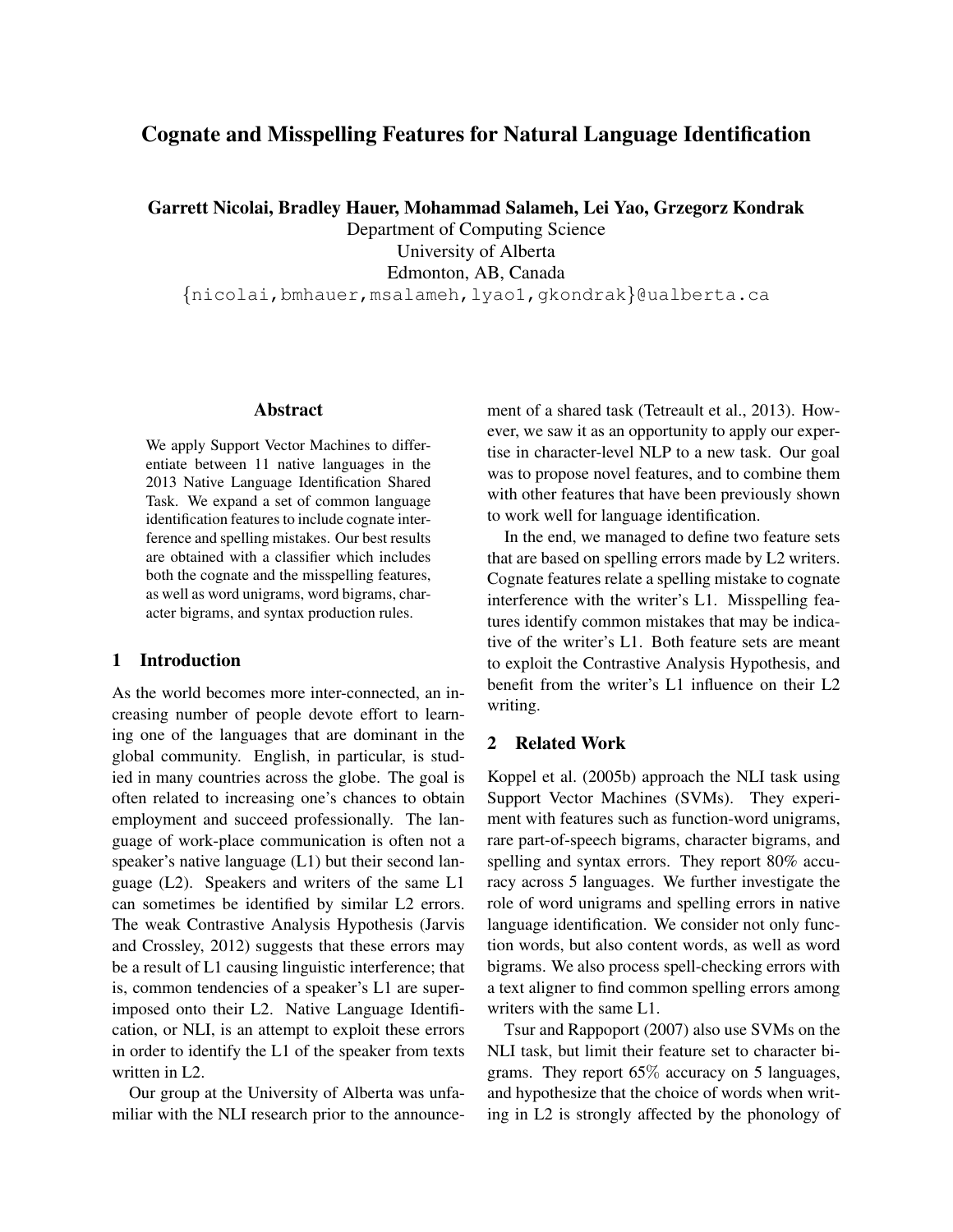their L1. We also consider character bigrams in our feature set, but combine them with a number of other features.

Wong and Dras (2011) opt for a maximum entropy classifier, and focus more on syntax errors than lexical errors. They find that syntax tree production rules help their classifier in a seven language classification task. They only consider non-lexicalized rules, and rules with function words. In contrast, we consider both lexicalized and non-lexicalized production rules, and we include content words.

Bergsma et al. (2012) consider the NLI task as a sub-task of the authorship attribution task. They focus on the following three questions: (1) whether the native language of the writer of a paper is English, (2) what is the gender of the writer, and (3) whether a paper is a conference or workshop paper. The authors conclude that syntax aids the native language classification task, further motivating our decision to use part-of-speech n-grams and production rules as features for our classifier. Furthermore, the authors suggest normalizing text to reduce sparsity, and implement several meta-features that they claim aid the classification.

## 3 Classifier

Following Koppel et al. (2005b) and others, we perform classification with SVMs. We chose the SVM-Multiclass package, a version of the SVMlight package(Joachims, 1999) specifically modified for multi-class classification problems. We use a linear kernel, and two hyperparameters that were tuned on the development set: the  $c$  soft-margin regularization parameter, which measures the tradeoff between training error and the size of the margin, and  $\epsilon$ , which is used as a stopping criterion for the SVM. C was tuned to a value of 5000, and epsilon to a value of 0.1.

### 4 Features

As features for our SVM, we used a combination of features common in the literature and new features developed specifically for this task. The features are listed in the following section.

#### **4.1** Word *n*-grams

Following previous work, we use word  $n$ -grams as the primary feature set. We normalize the text before selecting n-grams using the method of Bergsma et al. (2012). In particular, all digits are replaced with a representative '0' character; for example, '22' and '97' are both represented as '00'. However, unlike Koppel et al. (2005b), we incorporate word bigrams in addition to word unigrams, and utilize both function words and content words.

#### 4.1.1 Function Words

Using a list of 295 common function words, we reduce each document to a vector of values representing their presence or absence in a document. All other tokens in the document are ignored. When constructing vectors of bigrams, any word that is not on the list of function words is converted to a placeholder token. Thus, most of our function-word bigrams consist of a single function word preceded or followed by a placeholder token.

### 4.1.2 Content Words

Other than the normalization mentioned in Section 4.1, all tokens in the documents are allowed as possible word unigrams. No spelling correction is used for reducing the number of word  $n$ -grams. Furthermore, we consider all token unigrams that occur in the training data, regardless of their frequency.

An early concern with token bigrams was that they were both large in number, and sparse. In an attempt to reduce the number of bigrams, we conducted experiments on the development set with different numbers of bigrams that exhibited the highest information gain. It was found that using all combinations of word bigrams improved predictive accuracy the most, and did not lead to a significant cost to the SVM. Thus, for experiments on the test set, all token bigrams that were encountered in the training set were used as features.

#### 4.2 Character  $n$ -grams

Following Tetreault et al. (2012), we utilize all character bigrams that occur in the training data, rather than only the most frequent ones. However, where the literature uses either binary indicators or relative frequency of bigrams as features, we use a modified form of the relative frequency in our classifier.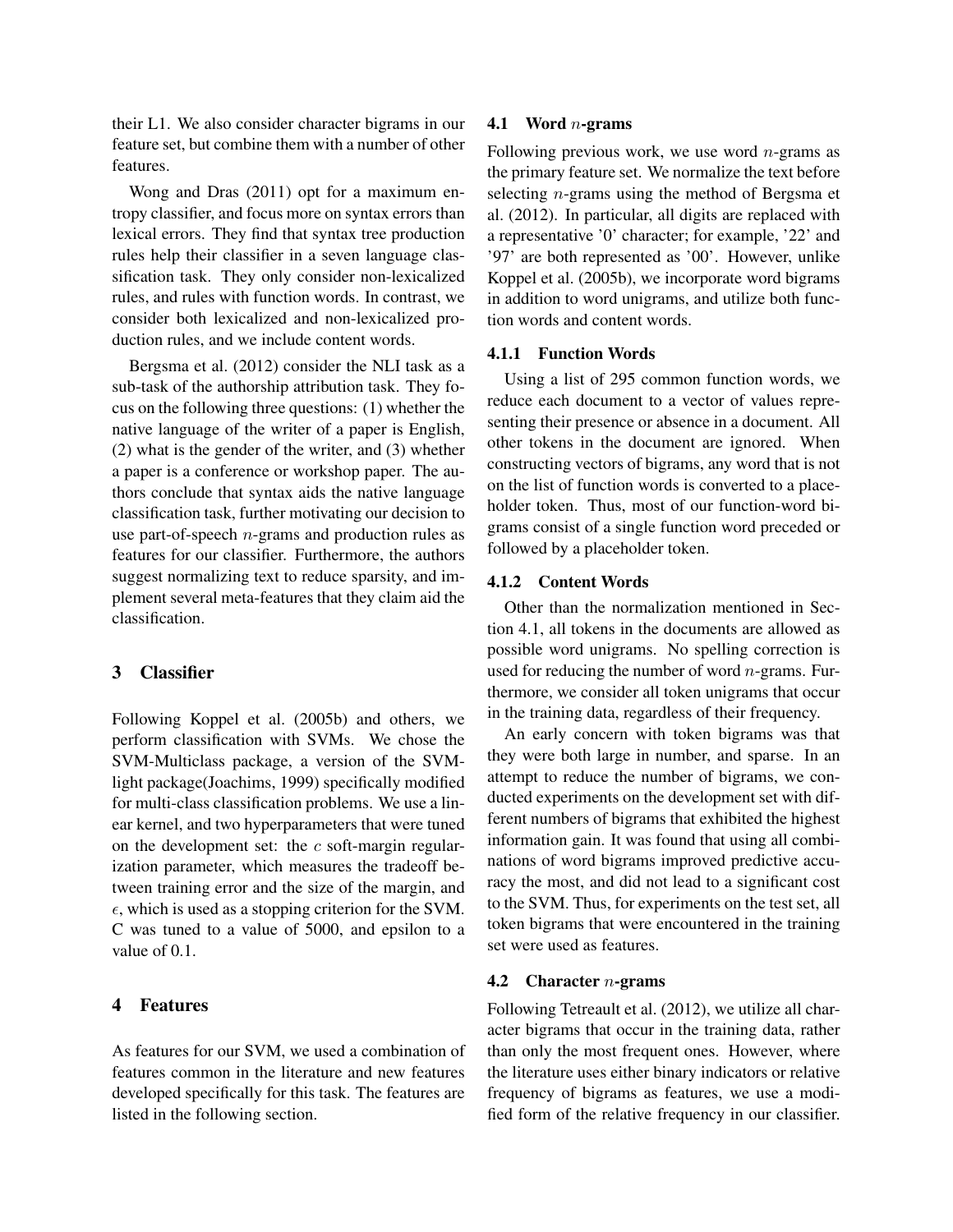In a pre-processing step, we calculate the average frequency of each character bigram across all training documents. Then, during feature extraction, we again determine the relative frequency of each character bigram across documents. We then use binary features to indicate if the frequency of a bigram is higher than the average frequency. Experiments conducted on the development set showed that although this modified frequency was out-performed by the original relative frequency on its own, our method performed better when further features were incorporated into the classifier.

### 4.3 Part-of-speech  $n$ -grams

All documents are tagged with POS tags using the Stanford parser (Klein and Manning, 2003), From the documents in the training data, a list of all POS bigrams was generated, and documents were represented by binary indicators of the presence or absence of a bigram in the document. As with character bigrams, we did not simply use the most common bigrams, but rather considered all bigrams that appeared in the training data.

### 4.4 Syntax Production Rules

After generating syntactic parse trees with the Stanford Parser. we extract all possible production rules from each document, including lexicalized rules. The features are binary; if a production rule occurs in an essay, its value is set to 1, and 0 otherwise. For each language, we use information gain for feature selection to select the most informative production rules as suggested by Wong and Dras (2011). Experiments on the development set indicated that the information gain is superior to raw frequency for the purpose of syntax feature selection. Since the accuracy increased as we added more production rules, the feature set for final testing includes all production rules encountered in the training set. The majority of the rules are of the form  $POS \Rightarrow terminal$ . We hypothesized that most of the information contained in these rules may be already captured by the word unigram features. However, experiments on the development set suggested that the lexicalized rules contain information that is not captured by the unigrams, as they led to an increase in predictive accuracy.

### 4.5 Spelling Errors

Koppel et al. (2005a) suggested spelling errors could be helpful as writers might be affected by the spelling convention in their native languages. Moreover, spelling errors also reflect the pronunciation characteristics of the writers' native languages. They identified 8 types of spelling errors and collected the statistics of each error type as their features. Unlike their approach, we focus on the specific spelling errors made by the writers because 8 types may be insufficient to distinguish the spelling characteristics of writers from 11 different languages. We extract the spelling error features from character-level alignments between the misspelled word and the intended word. For example, if the word *abstract* is identified as the intended spelling of a misspelling *abustruct*, the character alignments are as follows:

|   | a bust ruct |  |                                     |  |
|---|-------------|--|-------------------------------------|--|
|   |             |  | $  \cdot  $ $  \cdot  $ $  \cdot  $ |  |
| a | b.          |  | s t ra ct                           |  |

Only the alignments of the misspelled parts, i.e. *(bu,b)* and *(ru,ra)* in this case, are used as features. The spell-checker we use is  $aspell<sup>1</sup>$ , and the character-level alignments are generated by *m2maligner* (Jiampojamarn et al., 2007).

#### 4.6 Cognate Interference

Cognates are words that share their linguistic origin. For example, English *become* and German *bekommen* have evolved from the same word in a common ancestor language. Other cognates are words that have been transfered between languages; for example, English *system* comes from the Greek word  $\sigma \nu \sigma \tau \eta \mu \alpha$  via Latin and French. On average, pairs of cognates exhibit higher orthographic similarity than unrelated translation pairs (Kondrak, 2013).

Cognate interference may cause an L1-speaker to use a cognate word instead of a correct English translation (for example, *become* instead of *get*). Another instance of cognate interference is misspelling of an English word under the influence of the L1 spelling (Table 1).

We aim to detect cognate interference by identifying the cases where the cognate word is closer to

<sup>1</sup> http://aspell.net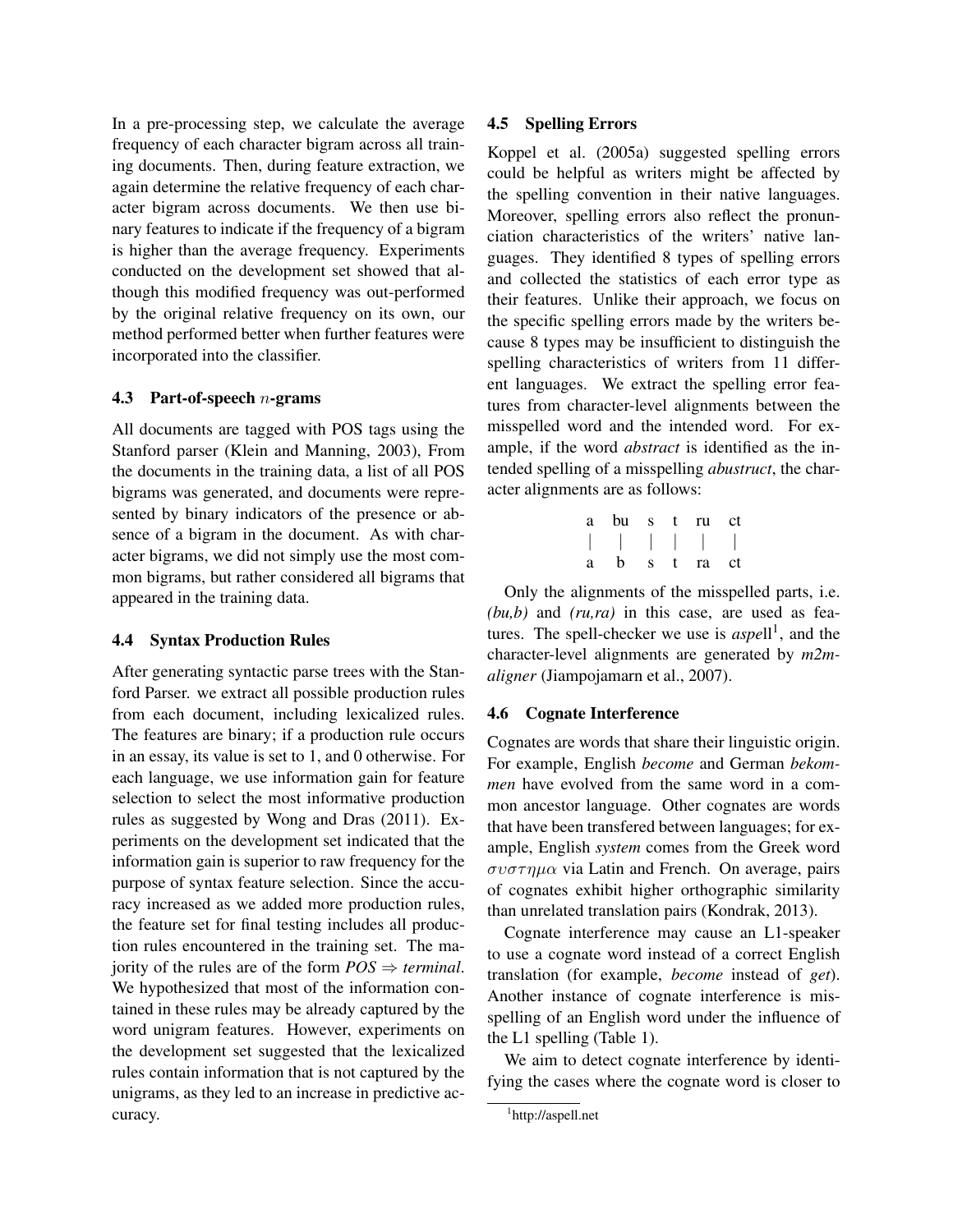| Misspelling  | Intended     | Cognate             |
|--------------|--------------|---------------------|
| developped   | developed    | developpé (Fre)     |
| exemple      | example      | exemple (Fre)       |
| organisation | organization | organisation (Ger)  |
| conzentrated | concentrated | konzentrierte (Ger) |
| comercial    | commercial   | comercial (Spa)     |
| sistem       | system       | sistema (Spa)       |

Table 1: Examples of cognate interference in the data.

the misspelling than to the intended word (Figure 1). We define one feature to represent each language L, for which we could find a downloadable bilingual English-L dictionary. We use the following algorithm:

- 1. For each misspelled English word  $m$  found in a document, identify the most likely intended word e using a spell-checking program.
- 2. For each language L:
	- (a) Look up the translation  $f$  of the intended word e in language L.
	- (b) Compute the orthographic edit distance D between the words.
	- (c) If  $D(e, f) < t$  then f is assumed to be a cognate of e.
	- (d) If f is a cognate and  $D(m, f) < D(e, f)$ then we consider it as a clue that  $L = L1$ .

We use a simple method of computing orthographic distance with threshold  $t = 0.58$  defined as the baseline method by Bergsma and Kondrak (2007). However, more accurate methods of cognate identification discussed in that paper could also be used.

Misspellings can betray cognate interference even if the misspelled word has no direct cognate in language L1. For example, a Spanish speaker might spell the word *quick* as *cuick* because of the existence of numerous cognates such as *question/cuestion´* . Our misspelling features can detect such phenomena at the character level; in this case, *qu:cu* corresponds to an individual misspelling feature. *featuring density* and  $\alpha$  and  $\alpha$  and  $\alpha$  and  $\alpha$  and  $\alpha$  and  $\alpha$  and  $\alpha$  and  $\alpha$  and  $\alpha$  and  $\alpha$  and  $\alpha$  and  $\alpha$  and  $\alpha$  and  $\alpha$  and  $\alpha$  and  $\alpha$  and  $\alpha$  and  $\alpha$  and  $\alpha$  and  $\alpha$  and  $\alpha$  and  $\alpha$  and

#### 4.7 Meta-features

We included a number of document-specific *meta-*



Figure 1: A cognate word influencing the spelling.

average number of words per sentence, the average word length, as well as the total number of characters, words, and sentences in a document. We reasoned that writers from certain linguistic backgrounds may prefer many short sentences, while other writers may prefer fewer but longer sentences. Similarly, a particular linguistic background may influence the preference for shorter or longer words.

#### 5 Results

The dataset used for experiments was the TOEFL11 Non-Native English Corpus (Blanchard et al., 2013). The dataset was split into three smaller datasets: the Training set, consisting of 9900 essays evenly distributed across 9 languages, the Development set, which contained a further 1100 essays, and the Test set, which also contained 1100 essays. As the data had a staggered release, we used the data differently. We further split the Training set, with a split of 80% for training, and 10% for development and testing. We then used the Development set as a held-out test set. For held-out testing, the classifier was trained on all data in the Training set, and for final testing, the classifier was trained on all data in both the Training and Development sets.

We used four different combinations of features for our task submissions. The results are shown in Table 2. We include the following accuracy values: (1) the results that we obtained on the Development set before the Test data release, (2) the official Test set results provided by the organizers (Tetreault et al., 2013), (3) the actual Test set results, and (4) the mean cross-validation results (for submissions 1 and 3). The difference between the official and the actual Test set results is attributed to two mistakes in our submissions. In submission 1, the feature lists used for training and testing did not match. In submissions 3 and 4, only non-lexicalized syntax production rules were used, whereas our intention was to use all of them.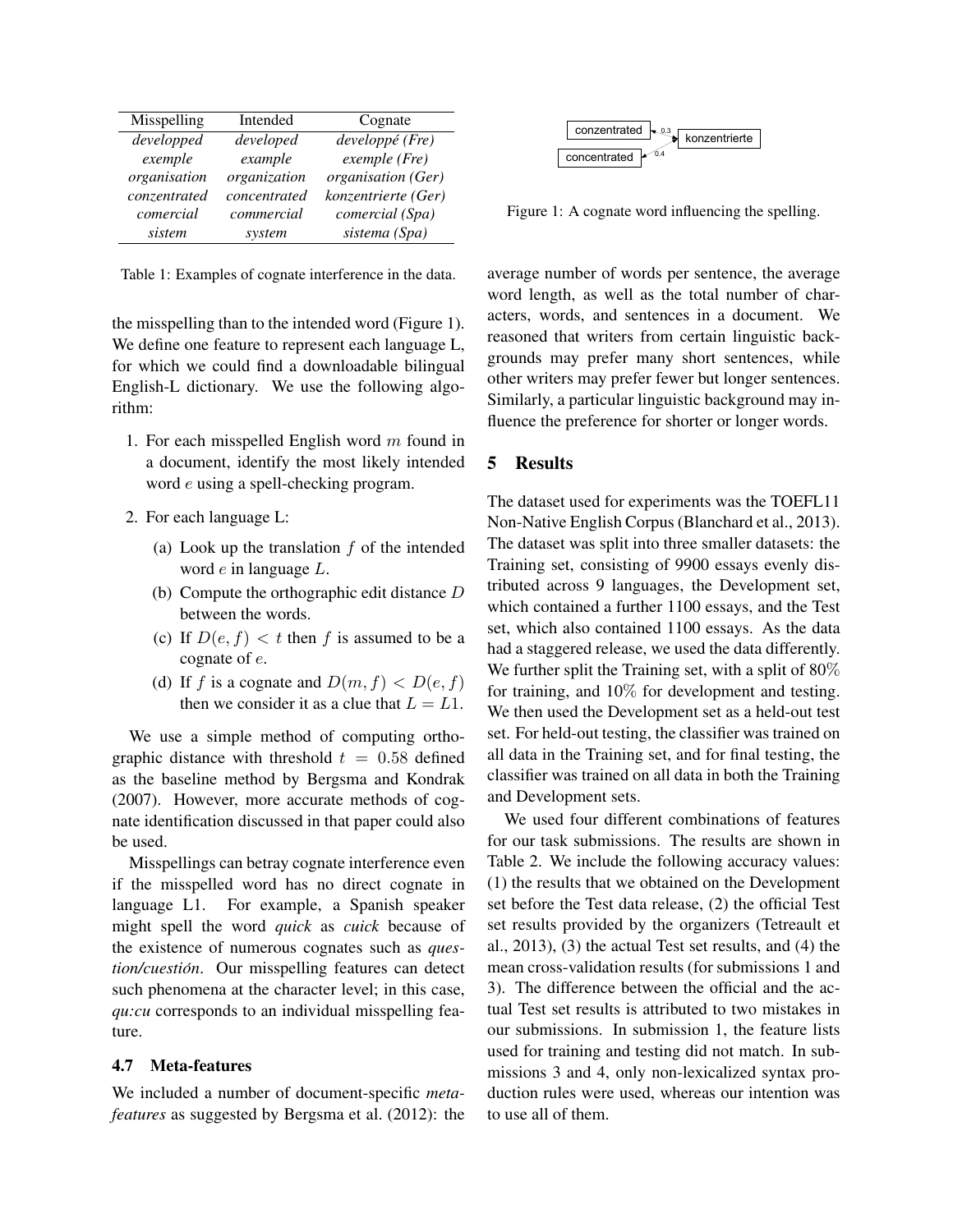| No.                         | Features                  | Dev |                | Org Test CV         |      |
|-----------------------------|---------------------------|-----|----------------|---------------------|------|
|                             | Base                      |     |                | 82.0 61.2 80.4 58.2 |      |
| $\mathcal{D}_{\mathcal{L}}$ | - cont. words             |     | 67.4 68.7 68.7 |                     |      |
| 3                           | + char                    |     | 81.4 80.3 81.7 |                     | 58.5 |
| 4                           | $+ char + meta$ 81.2 80.0 |     |                | - 80.8              |      |

Table 2: Accuracy of our submissions.

All four submissions used the following base combination of features:

- word unigrams
- word bigrams
- error alignments
- syntax production rules
- word-level cognate interference features

In addition, submission 3 includes character bigrams, while submission 4 includes both character bigrams and meta-features. In submission 2, only function words are used, with the exclusion of content words.

Our best submission, which achieves 81.73% accuracy on the Test set, includes all features discussed in Section 4 except POS bigrams. Early tests indicated that any gains obtained with POS bigrams were absorbed by the production rules, so they were excluded form the final experiments. Character bigrams help on the Test set but not on the Development set. The meta-features decrease accuracy on both sets. Finally, the content words dramatically improve accuracy. The reason we included a submission which did not use content words is that it is a common practice in previous work. In our analysis of the data, we found content words that were highly indicative of the language of the writer. Particularly, words and phrases which contained the speaker's home country were useful in predicting the language. It should be noted that this correspondence may be dependent upon the prompt given to the writer. Furthermore, it may lead to false positives for L1 speakers who live in multi-lingual countries.

#### 5.1 Confusion Matrix

We present the confusion matrix for our best submission in Table 5.1. The highest number of incorrect

|            | A  | C  | F  | G        | н              |                | J  | K  | S  | т  | Tu                          |
|------------|----|----|----|----------|----------------|----------------|----|----|----|----|-----------------------------|
| ARA        | 83 | 0  | 0  | 0        | $\overline{2}$ | $\overline{2}$ | 2  |    | 4  | 5  |                             |
| <b>CHI</b> | 1  | 81 | 2  | $\Omega$ | 1              | 0              | 8  | 6  | 1  | 0  | $\Omega$                    |
| <b>FRE</b> | 6  | 0  | 82 | 2        | 1              | 3              | 0  | 0  | 1  | 0  | 5                           |
| <b>GER</b> | 1  | 0  | 0  | 90       | 1              | 1              | 1  | 0  | 2  | 0  | 4                           |
| HIN        | 1  | 2  | 2  | 0        | 76             | 1              | 0  | 0  | 0  | 16 | $\mathcal{D}_{\mathcal{L}}$ |
| <b>ITA</b> | 1  | 1  | 0  | 1        | 0              | 89             | 1  | 0  | 5  | 1  |                             |
| <b>JPN</b> | 2  | 1  | 1  | 1        | 0              | 1              | 86 | 6  | 0  | 0  | $\mathcal{D}_{\mathcal{L}}$ |
| <b>KOR</b> | 1  | 8  | 0  | 0        | 0              | 0              | 11 | 78 | 0  |    |                             |
| <b>SPA</b> | 2  | 2  | 7  | 0        | 3              | 5              | 0  | 2  | 75 | 0  |                             |
| TEL        | 2  | 0  | 0  | 2        | 15             | $^{(1)}$       | 0  | 0  | 1  | 80 | $\mathbf{0}$                |
| TUR        |    | 3  | 2  |          | $\theta$       |                |    | 5  | 2  | 2  |                             |

Table 3: Confusion Matrix for our best classifier.

| Features              | <b>Test</b> |
|-----------------------|-------------|
| Full system           | 81.7        |
| w/o error alignments  | 81.3        |
| w/o word unigrams     | 81.1        |
| w/o cognate features  | 81.0        |
| w/o production rules  | 80.6        |
| w/o character bigrams | 80.4        |
| w/o word bigrams      | 76.7        |
|                       |             |

Table 4: Accuracy of various feature combinations.

classifications are between languages that are either linguistically or culturally related (Jarvis and Crossley, 2012). For example, Korean is often misclassified as Japanese or Chinese. The two languages are not linguistically related to Korean, but both have historically had cultural ties with Korean. Likewise, while Hindi and Telugu are not related linguistically, they are both spoken in the same geographic area, and speakers are likely to have contact with each other.

### 5.2 Ablation Study

Table 4 shows the results of an ablation experiment on our best-performing submission. The word bigrams contribute the most to the classification; their removal increases the relative error rate by 27%. The word unigrams contribute much less., This is unsurprising, as much of the information contained in the word unigrams is also contained in the bigrams. The remaining features are also useful. In particular, our cognate interference features, despite applying to only 4 of 11 languages, reduce errors by about 4%.